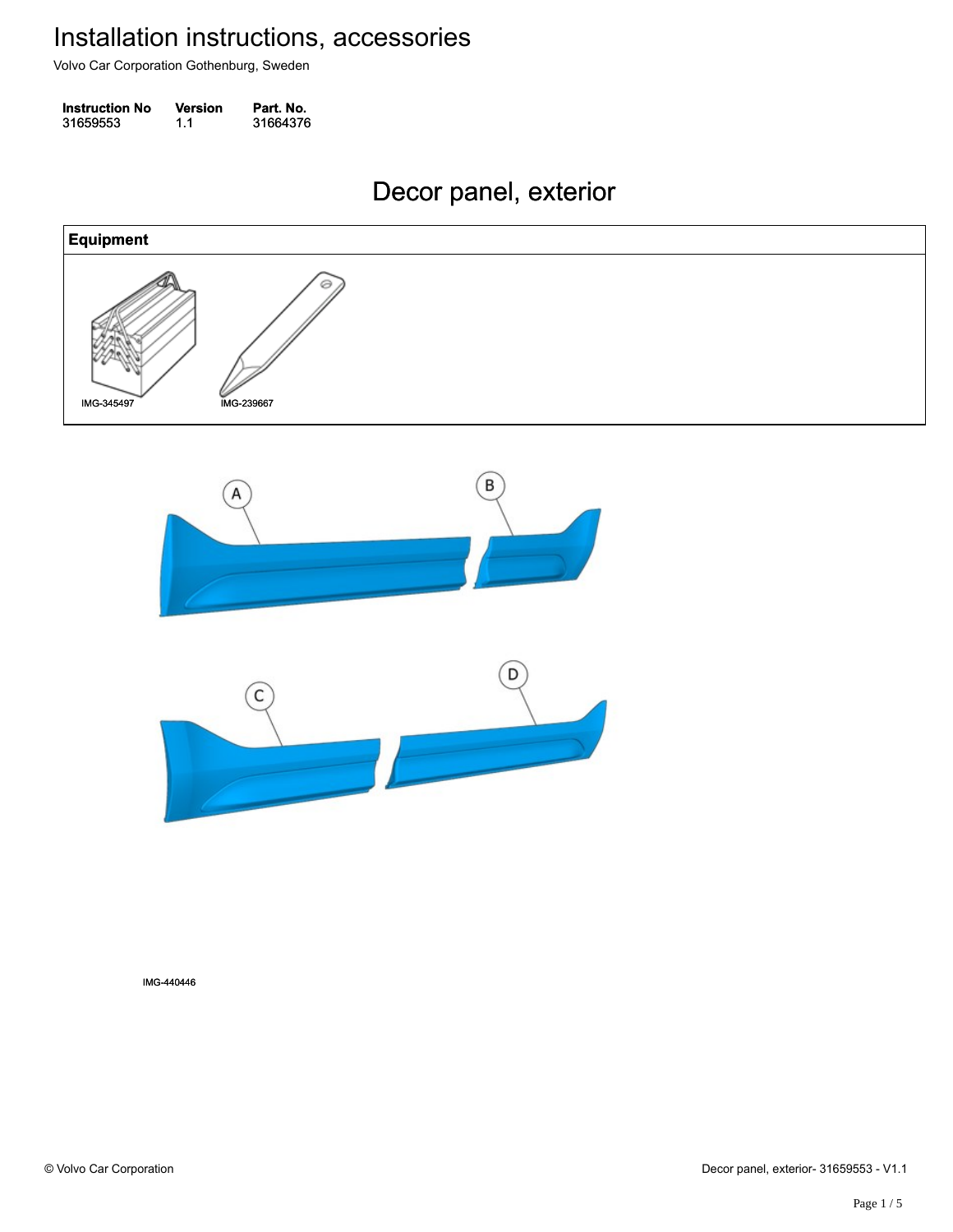Volvo Car Corporation Gothenburg, Sweden

|            |                  |   | <b>Information</b>                                                                                                                                                 |
|------------|------------------|---|--------------------------------------------------------------------------------------------------------------------------------------------------------------------|
|            |                  |   | Read through all of the instructions before starting installation.                                                                                                 |
|            |                  |   | Notifications and warning texts are for your safety and to<br>minimise the risk of something breaking during installation.                                         |
|            |                  |   | Ensure that all tools stated in the instructions are available<br>before starting installation.                                                                    |
|            |                  |   | Certain steps in the instructions are only presented in the form of<br>images. Explanatory text is also given for more complicated<br>steps.                       |
|            |                  |   | In the event of any problems with the instructions or the<br>accessory, contact your local Volvo dealer.                                                           |
|            |                  |   | <b>Color symbols</b>                                                                                                                                               |
| 2          |                  |   |                                                                                                                                                                    |
|            | $\left(3\right)$ | 5 | Note!<br>This colour chart displays (in colour print and electronic<br>version) the importance of the different colours used in the<br>images of the method steps. |
|            |                  |   | 1. Used for focused component, the component with<br>which you will do something.                                                                                  |
|            | 4                | 6 | 2. Used as extra colors when you need to show or<br>differentiate additional parts.                                                                                |
|            |                  |   | 3. Used for attachments that are to be removed/installed.<br>May be screws, clips, connectors, etc.                                                                |
|            |                  |   | 4. Used when the component is not fully removed from<br>the vehicle but only hung to the side.                                                                     |
|            |                  |   | 5. Used for standard tools and special tools.                                                                                                                      |
| IMG-363036 |                  |   | 6. Used as background color for vehicle components.                                                                                                                |
|            |                  |   | Removal                                                                                                                                                            |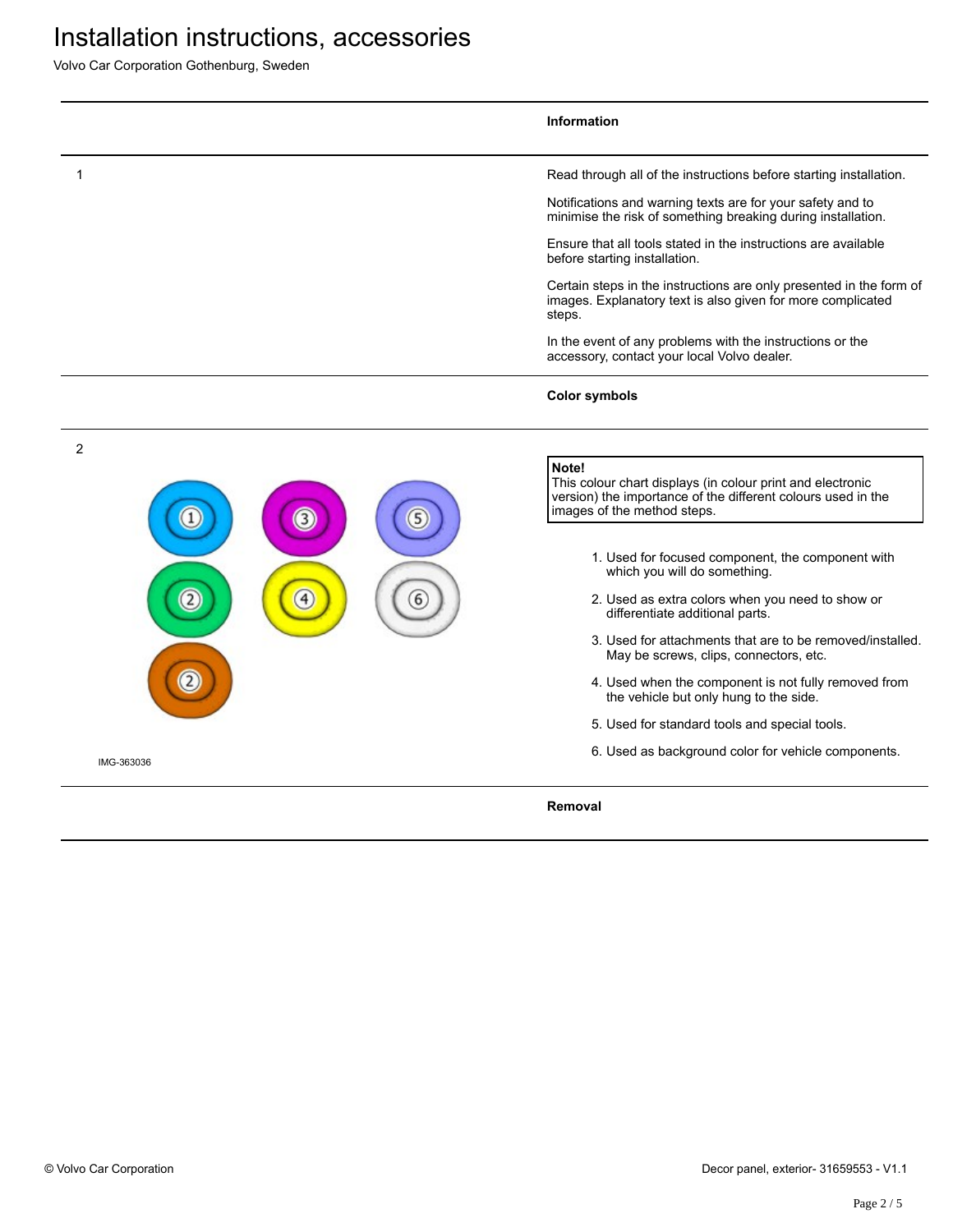Volvo Car Corporation Gothenburg, Sweden



#### **Caution!**

Make sure not to damage painted surfaces.

**Use:** Interior trim remover



### Remove the marked part.

IMG-447646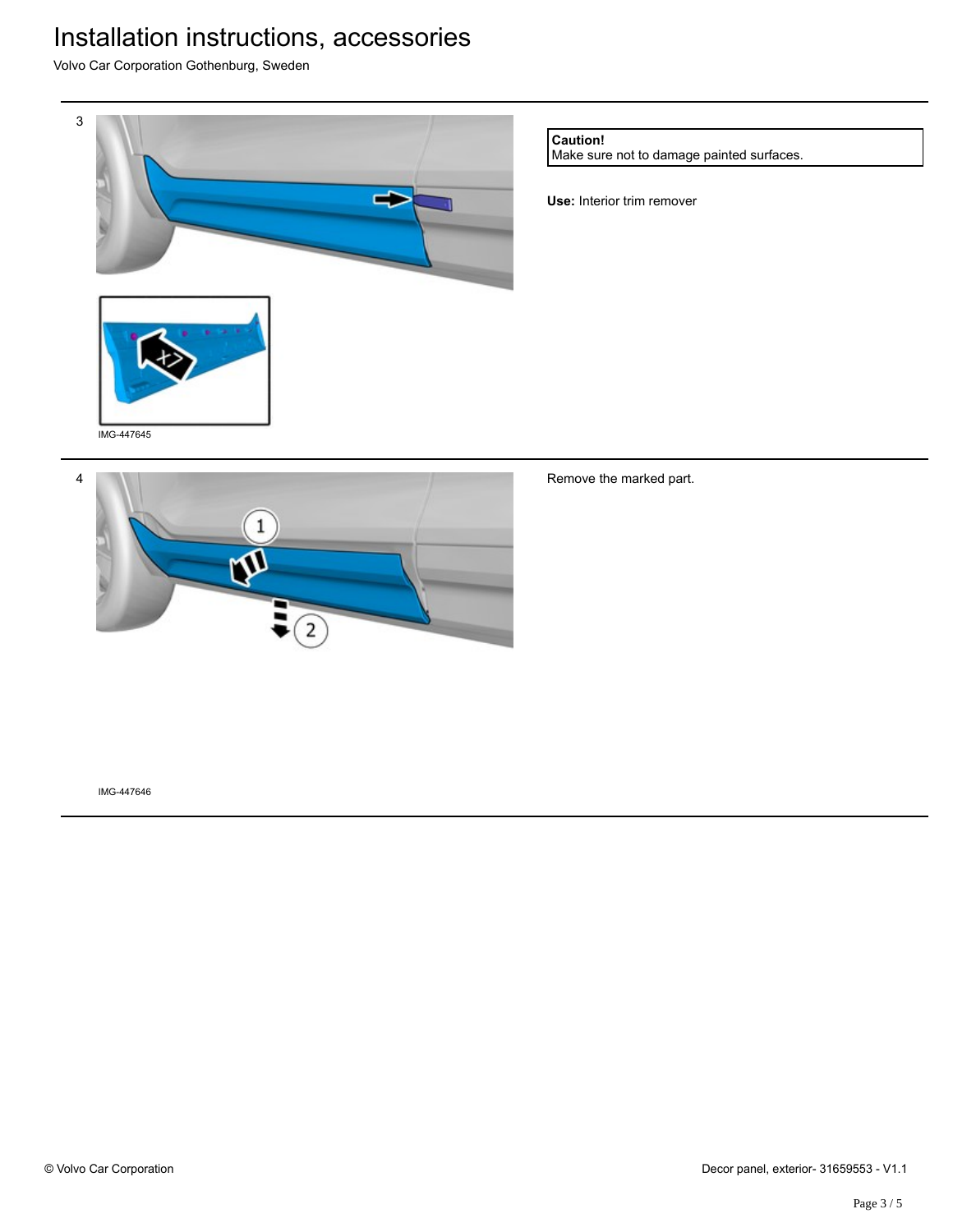Volvo Car Corporation Gothenburg, Sweden